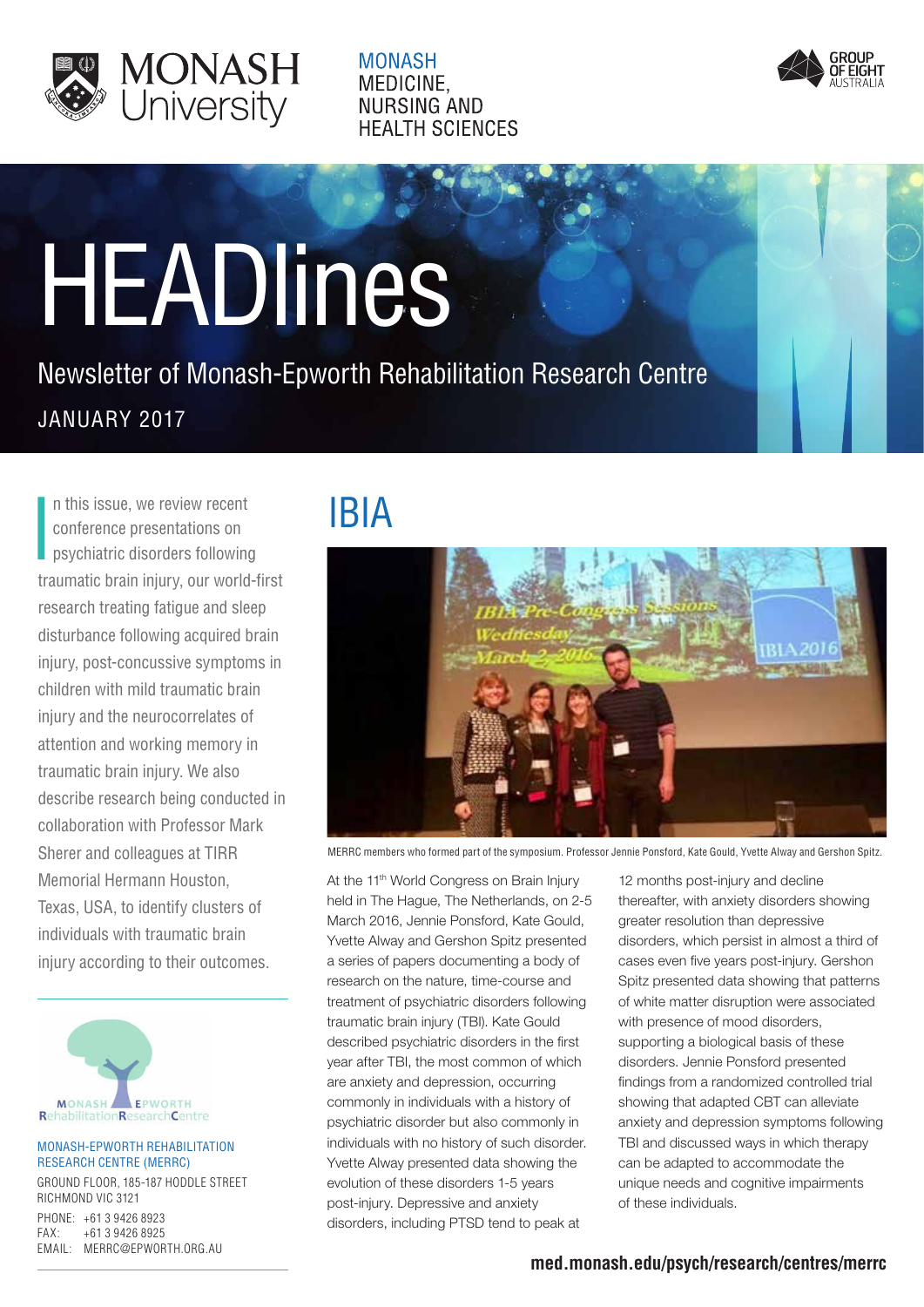### Cognitive Behaviour Therapy (CBT) for fatigue and sleep disturbance following acquired brain injury (ABI)

Sylvia Nguyen (BHealth Sci, MPsych (Clin)) is a registered clinical psychologist and research assistant at the Monash Epworth Rehabilitation Research Centre (MERRC). She is currently a Doctor of Psychology (Neuropsychology) candidate at Monash University and her thesis is on evaluating the effectiveness of Cognitive Behaviour Therapy (CBT) for fatigue and sleep disturbance following acquired brain injury (ABI). She is also a member of the Moving Ahead Centre of Research Excellence in Brain Recovery and the Team Leader of the Australasian Society for the Study of Brain Impairment (ASSBI) Victorian student ambassadors.

Fatigue and sleep disturbances are frequent debilitating problems following brain injury yet there are no well-established treatment guidelines at present. CBT is an evidence-based treatment for insomnia and chronic fatigue in those without a brain injury. The MERRC is conducting a world first study to investigate whether CBT can be adapted to reduce symptoms of fatigue and poor sleep after ABI. A randomised controlled trial is being used to compare participants receiving 8 sessions of CBT with a neuropsychologist to waitlisted participants who receive routine care as usual. The trial is ongoing but pilot data is promising and demonstrates significantly greater improvements in sleep quality, daily fatigue levels and depression following therapy. Positively, treatment gains are maintained up to two months after treatment has finished. The research findings have been presented by Sylvia at four international conferences over the past year: the International Neuropsychological Society (INS) in Sydney 2015,





Poster presentation at FESN in Finland 2015, Sylvia (right) with Professor Jennie Ponsford.

Federation of the European Societies of Neuropsychology (FESN) in Finland 2015 and at the World Congress of Behavior Cognitive Therapy (WBCBT) held in Melbourne this year. In July 2016 she presented in a symposium with Prof Jennie Ponsford, Dr Adam McKay and Dr Dana Wong at the International Neuropsychological Society 2016 conference in London.

In her role as a research assistant at MERRC, Sylvia is presently the project coordinator for the CBT fatigue/sleep study and conducts follow-up interviews on the Positive Behavior Study. She has also been involved with the Prospective Psychiatric Study and the national Neurotrauma Evidence Translation Trial focusing on outcomes after mild traumatic brain injury.

Symposium presentation at INS in London 2016.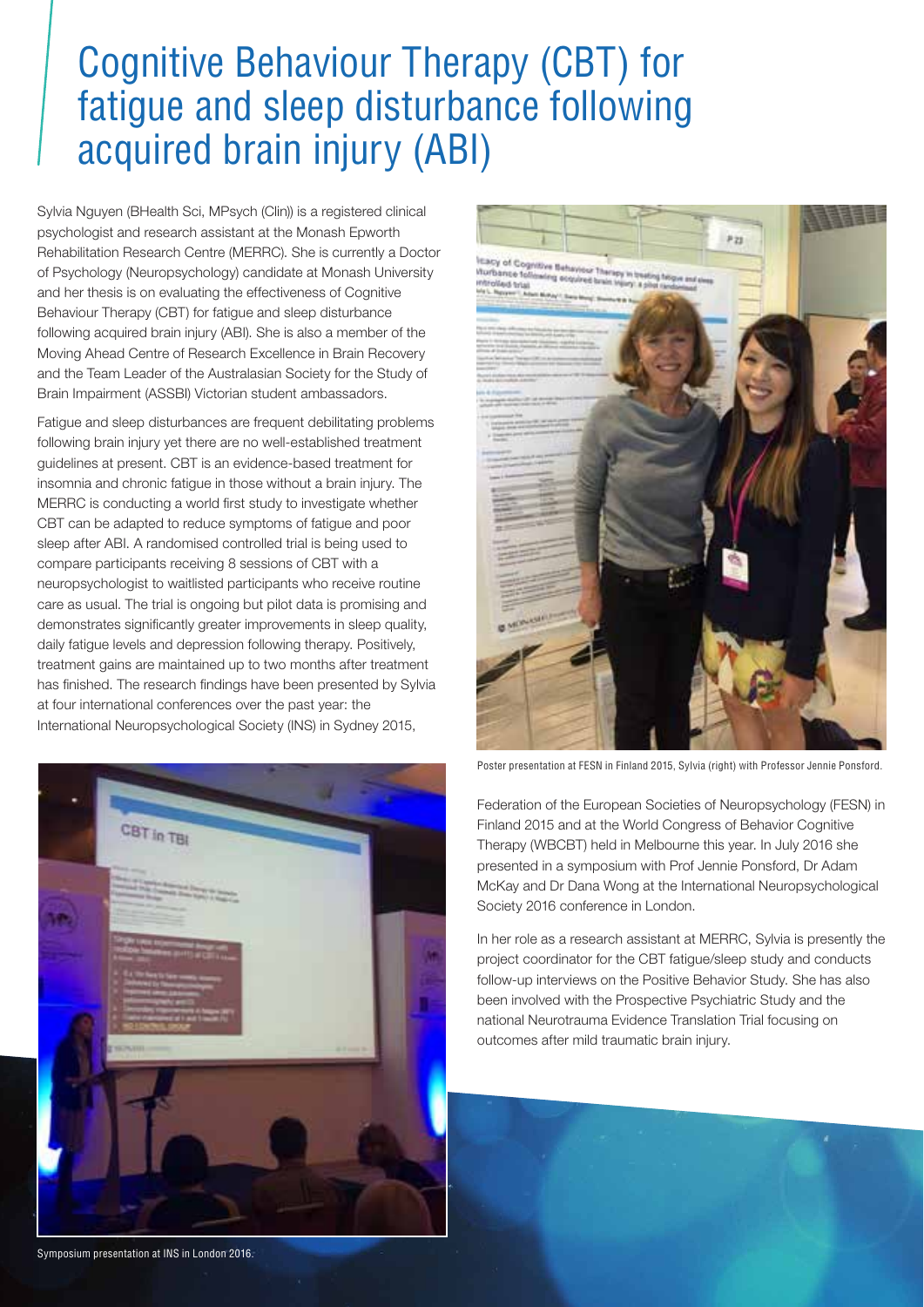### Post-concussive symptoms following mild TBI in young children

Coco Bernard BSc (Hons), DPsych (Clinical Neuropsychology) Candidate, adopted a prospective longitudinal design to investigate outcomes following mild TBI, or 'concussion' in young children aged 2 – 12, and to identify which factors predict poorer outcomes in this population. Results from the study demonstrated that the number of post-concussive symptoms (PCS) peaked in the acute phase post-injury, reduced significantly from 1 week to 1 month post-injury, but remained persistent in a significant minority (18%) of children who sustained mTBI compared with 5% of trauma controls. The more persistent symptoms tended to be behavioural and sleep-related in nature. The best predictors of PCS in the first week after mTBI were injury related factors, however their association with more persistent symptoms weakened over time. On the other hand, pre-existing child and family factors (e.g. pre-existing learning difficulties, behavioural disturbance, and increased levels of parental stress) were the best predictors of PCS at three months post-injury and beyond. This is one of the few studies that has really characterised PCS and predictors of outcome in such a young population, and has offered important insights for development of management strategies and interventions.

Over the last year, Coco has presented her research findings at four major international conferences, including; the International Neuropsychology Society meetings in Sydney (2015) and London (2016), the International Paediatric Brain Injury Society meeting in Liverpool, England (2015) and at the Federation of the European Society of Neuropsychologists in Tampere, Finland (2015). She has also recently had a paper accepted for publication in the Journal of the International Neuropsychological Society. She submitted her doctoral thesis in September, 2016.

Whilst completing her doctoral thesis, Coco has worked as a Research Assistant at MERRC for four years. Her work has largely involved conducting follow up interviews with patients as part of the longitudinal outcome study, and cognitive assessment as part of the US collaborative study.



Poster presentation at the European Society of Neuropsychologists conference in Tampere, Finland, 2015.



Oral presentation at the International Paediatric Brain Injury Society conference, September 9th 2015, Liverpool, England.